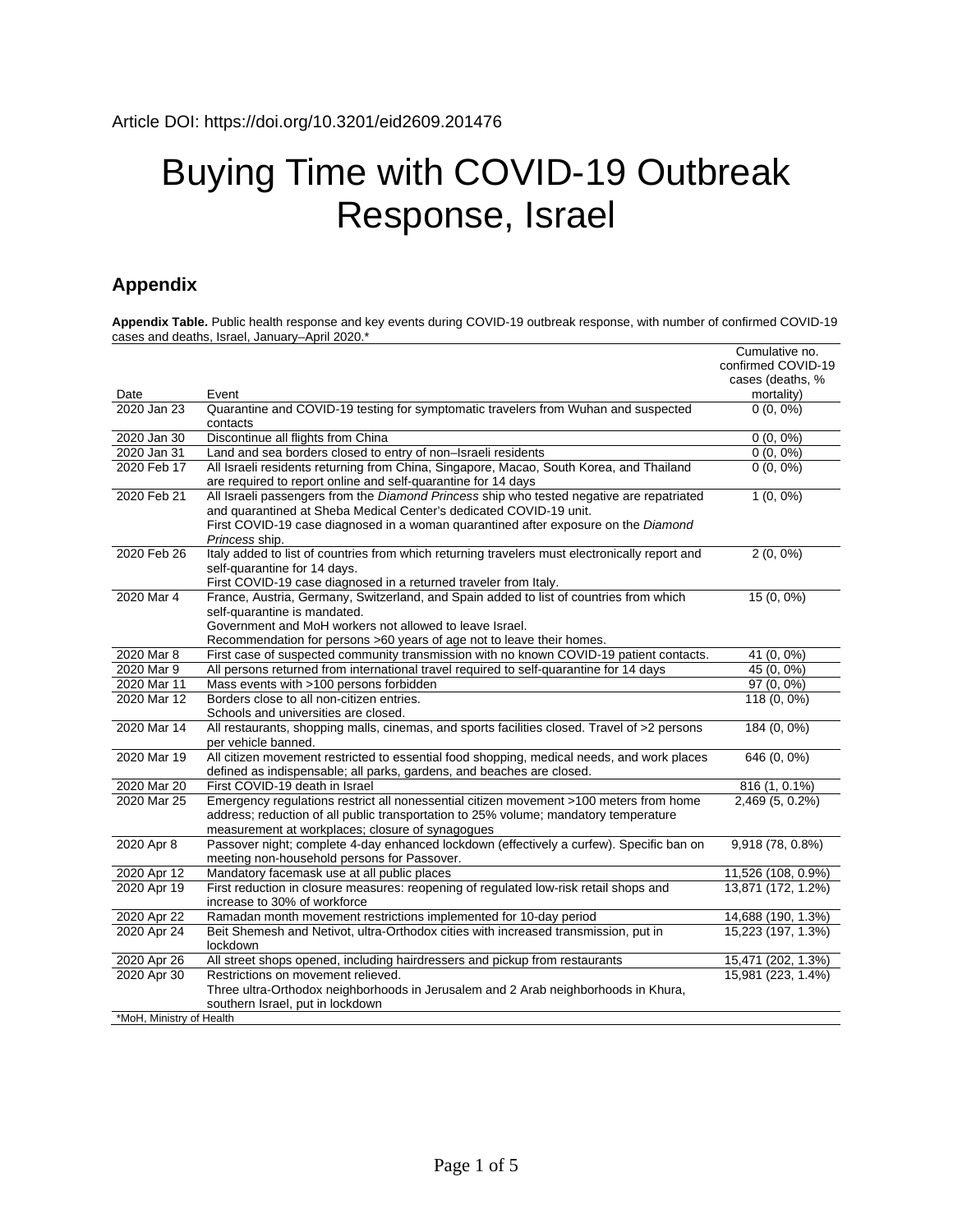

**Appendix Figure 1.** Webpage screenshot for self-quarantine and reporting of travel or contact with confirmed COVID-19 patient (https://govextra.gov.il/ministry-of-health/corona/corona-virus-en).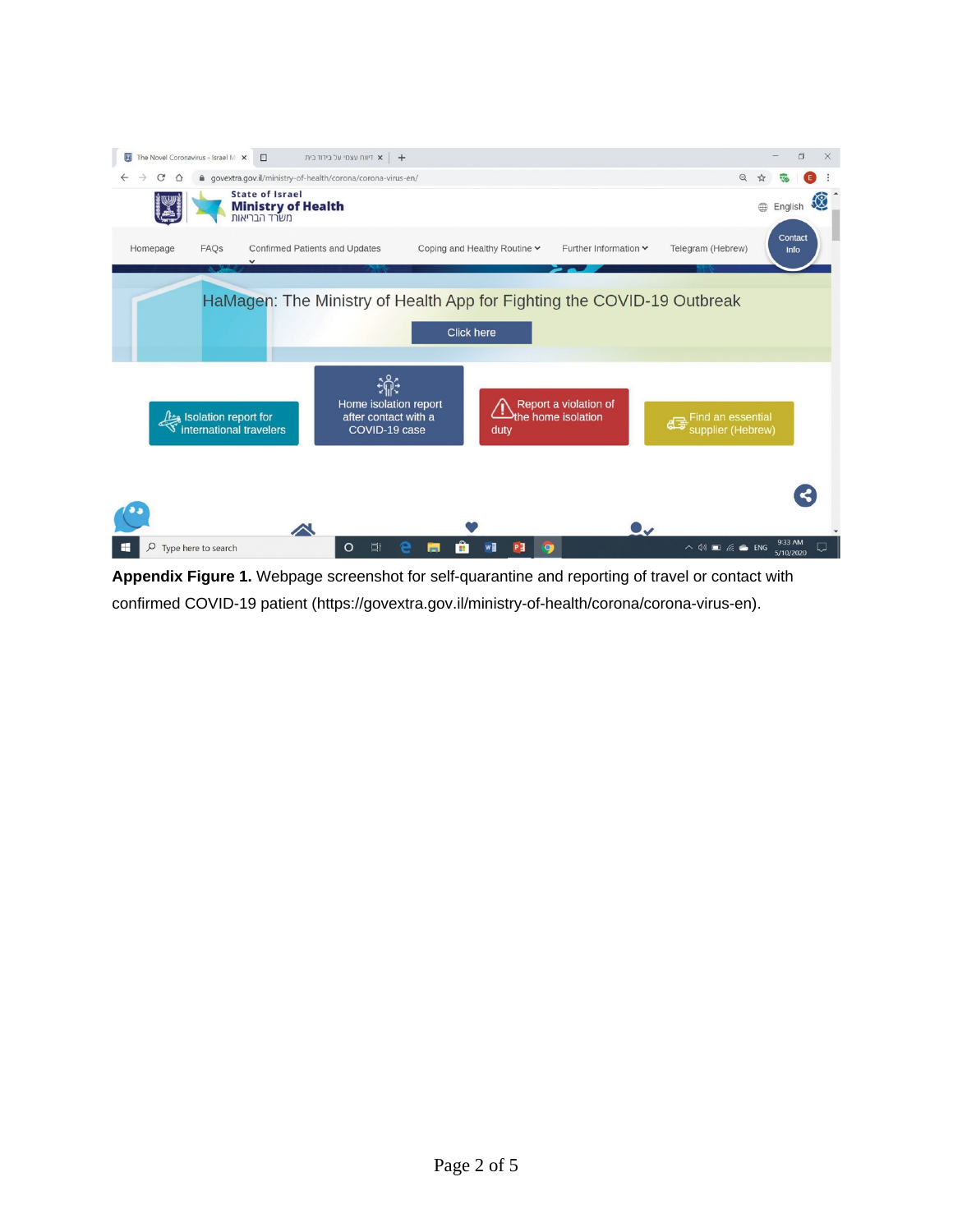|                                                                                   | State Of Israel<br><b>Ministry of Health</b><br><b>Health</b> |                                            |    |                                    |                                                   |
|-----------------------------------------------------------------------------------|---------------------------------------------------------------|--------------------------------------------|----|------------------------------------|---------------------------------------------------|
| Submit < Check form (i) Attachments (1) duplicate                                 |                                                               |                                            |    |                                    | ⊕                                                 |
|                                                                                   |                                                               | Home / Motel Isolation Self-Report         |    |                                    | <b>Help and Information</b><br>References: 642487 |
| Home / Motel Isolation Self-Report<br>Fields marked with an asterisk are required |                                                               |                                            |    |                                    |                                                   |
| <b>Personal Information</b>                                                       |                                                               |                                            |    |                                    |                                                   |
| *Type of Certificate of Identity ?                                                |                                                               | *ID Number                                 |    |                                    |                                                   |
| ID                                                                                | Passport                                                      |                                            |    |                                    |                                                   |
| *Name                                                                             |                                                               | *Surname                                   |    |                                    |                                                   |
|                                                                                   |                                                               |                                            |    |                                    |                                                   |
| The address of isolation                                                          |                                                               |                                            |    |                                    |                                                   |
| *City                                                                             |                                                               | Street                                     |    |                                    |                                                   |
|                                                                                   | ٠                                                             |                                            | ٠  |                                    |                                                   |
| House number                                                                      | Apartment                                                     | Zip code                                   |    |                                    |                                                   |
| *How many people live at home,<br>including the person filling out this form?     |                                                               | *How many rooms are there in your<br>home? |    |                                    |                                                   |
| *Main telephone                                                                   |                                                               | Secondary telephone                        |    |                                    |                                                   |
|                                                                                   |                                                               |                                            |    |                                    |                                                   |
| *Email                                                                            |                                                               |                                            |    |                                    |                                                   |
|                                                                                   |                                                               |                                            |    |                                    |                                                   |
| *The area from which you are arriving                                             |                                                               | *The date you left this place?             |    | *Date of entry to Israel?          |                                                   |
| choose                                                                            |                                                               | 10/05/2020                                 | 曲  | dd/mm/yyyy                         | 曲                                                 |
| *Were you on a connecting flight?                                                 |                                                               | Connecting flight location                 |    | Did you leave the airport? $\odot$ |                                                   |
| yes                                                                               | no                                                            | choose                                     |    | yes                                | no                                                |
| Health Maintenance Organization                                                   |                                                               | *Fever (38C/100.4F or higher)              |    | ReporterType                       |                                                   |
| choose                                                                            |                                                               | yes                                        | no | An individual                      |                                                   |
|                                                                                   |                                                               |                                            |    |                                    | <b>Er</b> Send                                    |
|                                                                                   |                                                               |                                            |    |                                    |                                                   |

**Appendix Figure 2.** Electronic questionnaire webpage screenshot for self-quarantine and reporting of returned traveler in quarantine (https://govextra.gov.il/ministry-of-health/corona/corona-virus-en).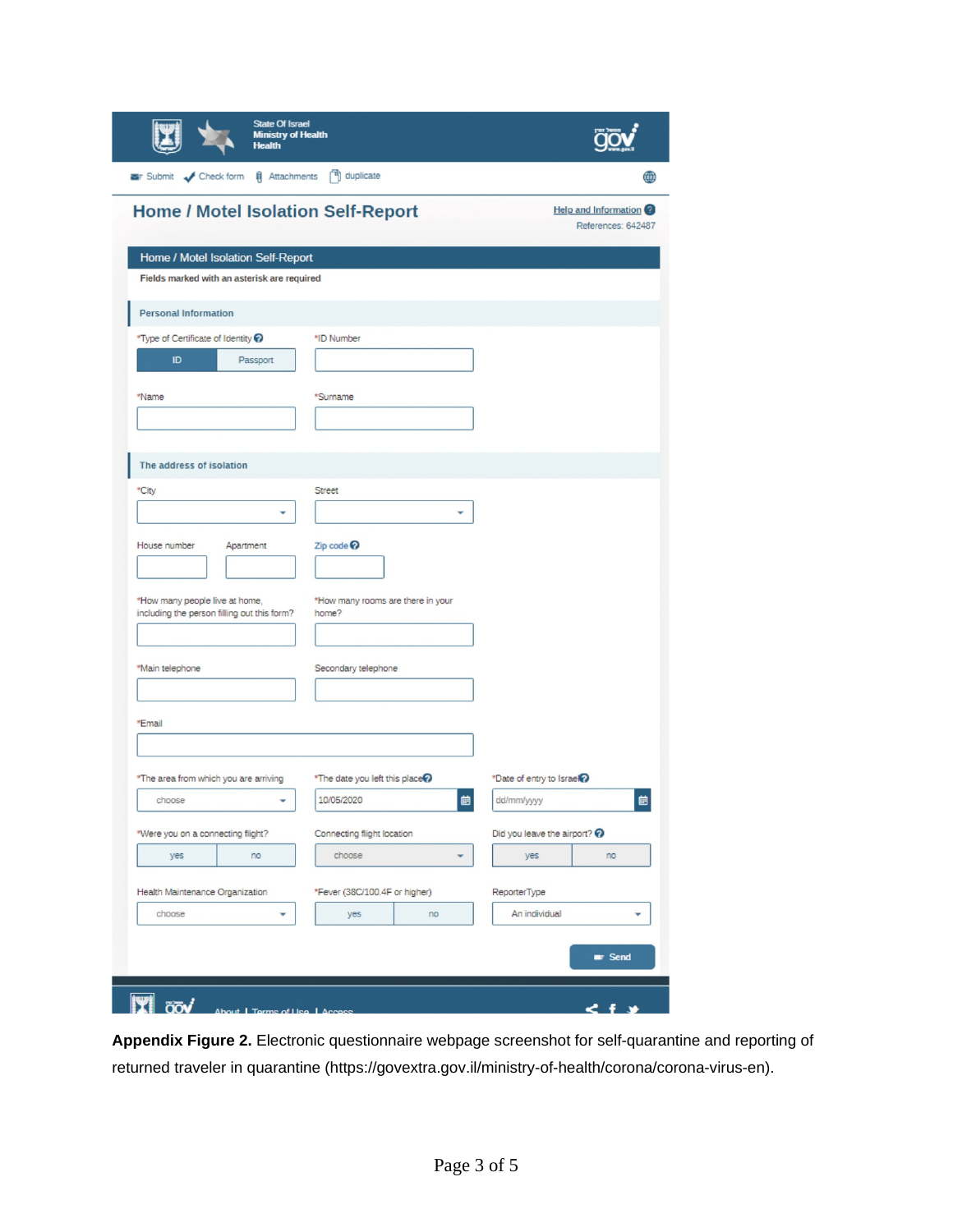| <b>State Of Israel</b><br><b>Ministry of Health</b><br><b>Health</b>                      |                                            |              |                                                   |
|-------------------------------------------------------------------------------------------|--------------------------------------------|--------------|---------------------------------------------------|
| Submit < Check form <a>[4]</a> duplicate                                                  |                                            |              | ∰                                                 |
| Questionnaire: Contact with a COVID-19 case                                               |                                            |              | <b>Help and Information</b><br>References: 627221 |
| <b>Home Quarantine Briefing</b>                                                           |                                            |              |                                                   |
| Fields marked with an asterisk are required                                               |                                            |              |                                                   |
| <b>Personal Information</b>                                                               |                                            |              |                                                   |
| *Type of Certificate of Identity ?                                                        | *ID Number                                 |              |                                                   |
| ID<br>Passport                                                                            |                                            |              |                                                   |
| *Name                                                                                     | *Surname                                   |              |                                                   |
|                                                                                           |                                            |              |                                                   |
|                                                                                           |                                            |              |                                                   |
| <b>Home Quarantine Address</b>                                                            |                                            |              |                                                   |
| *City                                                                                     | Street                                     | House number | Apartment                                         |
|                                                                                           |                                            |              |                                                   |
| Zip code<br>*How many people live at home,<br>including the person filling out this form? | *How many rooms are there in your<br>home? |              |                                                   |
| *Main Telephone                                                                           | Second Telephone                           |              |                                                   |
|                                                                                           |                                            |              |                                                   |
|                                                                                           |                                            |              |                                                   |
| *Email                                                                                    |                                            |              |                                                   |
| <b>Exposure Information</b>                                                               |                                            |              |                                                   |
| *Cause for quarantine                                                                     | *Date of exposure                          |              |                                                   |
|                                                                                           | 崮<br>dd/mm/yyyy                            |              |                                                   |
| *Exposure venue                                                                           | Place of exposure                          |              |                                                   |
|                                                                                           |                                            |              |                                                   |
| More information about why you were placed under quarantine $\odot$                       |                                            |              |                                                   |
|                                                                                           |                                            |              |                                                   |
| Health Maintenance Organization                                                           | *Fever (38C/100.4F or higher)<br>т         | ReporterType |                                                   |

**Appendix Figure 3.** Electronic questionnaire webpage screenshot for self-quarantine and reporting of COVID-19 patient contact in quarantine (https://govextra.gov.il/ministry-of-health/corona/corona-virus-en).